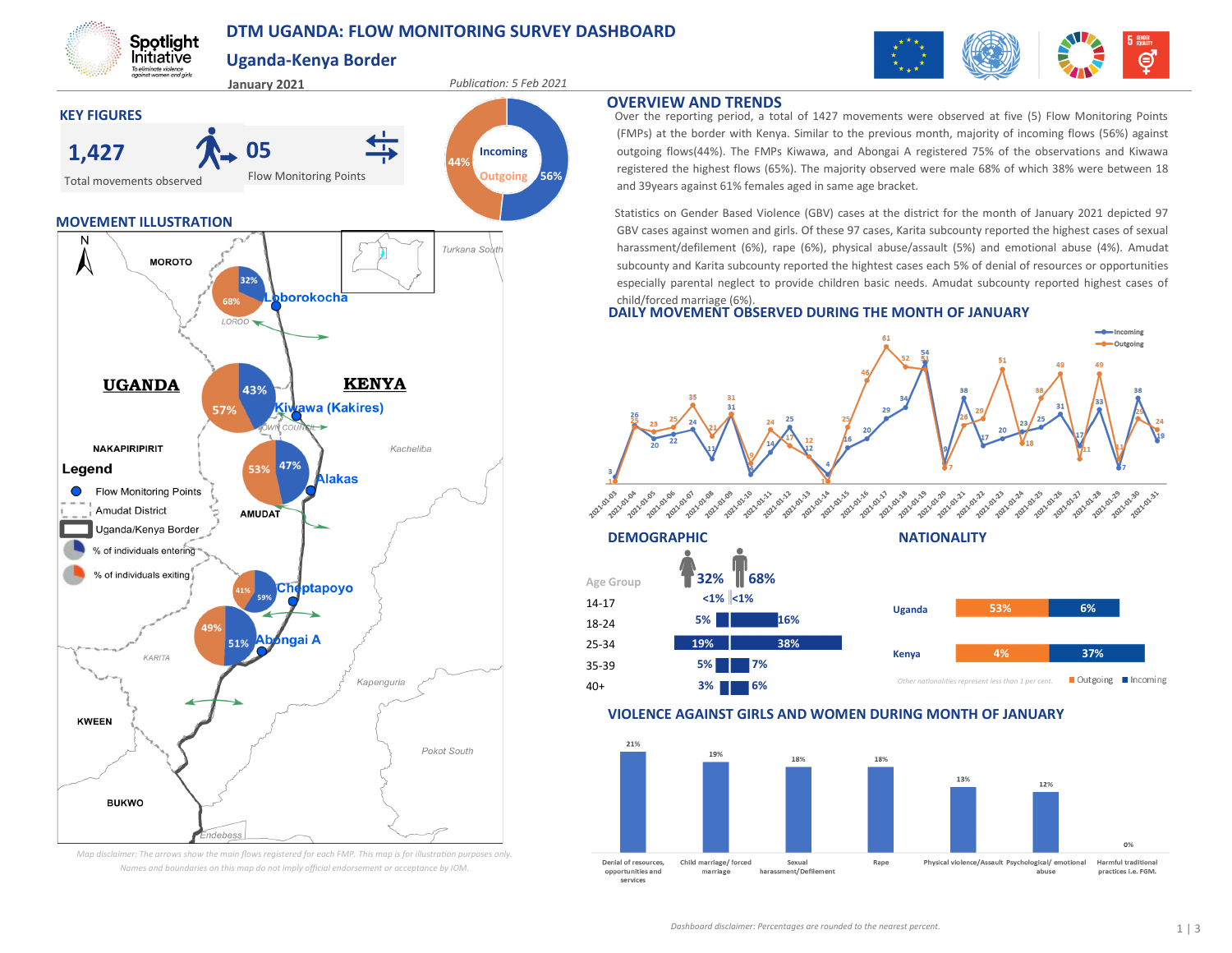## **DTM UGANDA: FLOW MONITORING SURVEY DASHBOARD**

### **Uganda-Kenya Border**



#### **HIGHLIGHTS**

Spotlight *Initiative* To eliminate violence<br>against women and girls

**January 2021** *Publication: 5 Feb 2021*

**Total Inflows Outflows**

- 75 per cent of the 1,427 observed movements, were registered by the FMPs Kiwawa and Abongai A;
- 59 per cent of the population tracked by the enumerators is Ugandan whereas 41 per cent is Kenyan;
- 2 per cent of outgoing movements were seasonal migrants seeking pasture for their livestock;
- Slightly above 2 per cent of outgoing movements was to access services (e.g health, food, water);
- Almost 66 per cent of outgoing movement was for economic reasons;
- There were no cases of FGM reported during the month of January.

| <b>REASONS FOR MOVING</b>                          |             | <b>Total Inflows Outflows</b> |       |  |  |
|----------------------------------------------------|-------------|-------------------------------|-------|--|--|
| Economic reasons                                   | 65.8% 67.4% |                               | 64.5% |  |  |
| Marriage, family reunification or family formation | 24.1%       | 21.1%                         | 26.5% |  |  |
| Access to services (e.g. health, food, water)      | $3.2\%$     | 3.2%                          | 3.2%  |  |  |
| Slow environmental change                          | 2.0%        | 4.0%                          | 0.5%  |  |  |
| Education or training                              | 1.7%        | 0.0%                          | 3.0%  |  |  |
| Cultural practices                                 | 1.6%        | 1.5%                          | 1.8%  |  |  |
| War/conflict                                       | 0.8%        | 1.0%                          | 0.7%  |  |  |
| Targeted violence or persecution                   | 0.1%        | 0.2%                          | 0.1%  |  |  |
| Other                                              | 2.0%        | 2.9%                          | 1.4%  |  |  |



No. of girls, women victims

### **MARITAL STATUS OF POPULATION TRACKED AT FMP**



### **DURATION OF STAY**

| A day or less                                               |       | 10.9% 15.7% | 7.1%  |
|-------------------------------------------------------------|-------|-------------|-------|
| If not a day, less than 2 weeks                             | 7.8%  | 8.0%        | 7.6%  |
| Not planning to leave/that is country of habitual residence | 5.3%  | 6.9%        | 4.1%  |
| Between 2 weeks and 3 months                                | 1.3%  | 1.1%        | 1.5%  |
| Between 3 and 6 months                                      | 2.0%  | 3.0%        | 1.1%  |
| Between 6 and 12 months                                     | 0.6%  | 1.0%        | 0.4%  |
| 12 months or more                                           | 1.0%  | 0.8%        | 1.1%  |
| Don't know/ No answer                                       | 71.1% | 63.6%       | 77.0% |